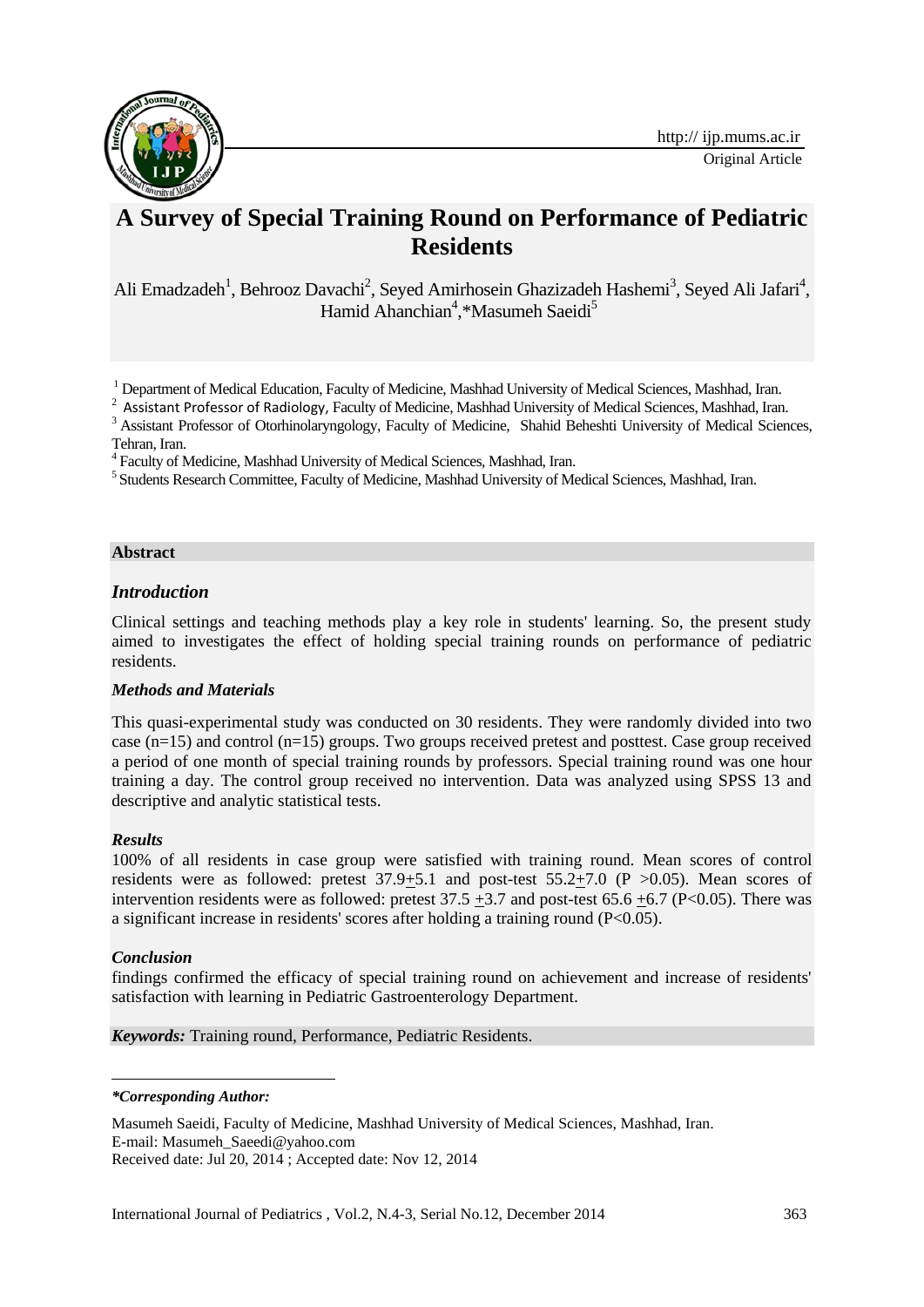# **Introduction**

Universities must train students who are able enough to prevent, treat and enhance health in the community. Students acquire required knowledge and information in theoretical classes in order to having maximum efficiency, and gain necessary capabilities in clinical settings by practice and experience (1).

Ironside et al (2010) classified barriers of effective clinical education in five important factors: loss of qualified clinical settings, lack of experienced faculties, ratio of faculty to students, difficulties related to students number, negative modeling of clinical settings and students who are working in different policy get exposed to various clinical settings (2).

Clinical settings play an essential and key role in students' learning (3), as it gives them the opportunity to work with clients and deal with the real problems. Furthermore, clinical settings are suitable for applying students' knowledge in practice and development of psychomotor skills (4). Clinical teachers play a fundamental role in quality of students' clinical learning. Conducted studies

indicate that there are problems such as underrate the clinical training, lack of availability of sufficient numbers of clinical teachers, lack of proper coordination between clinical training of faculty and practice facilities at the hospital, etc  $(5)$ .

Vallent et al declared that students' learning in clinical education setting is an essential component of teaching and helps the students to link theory with practice at the bedside (6).

In recent decades, it is felt to revise traditional teaching methods and use of modern and active methods of learning by educational systems and the application of these methods in various fields including medical sciences expanded (7).

Various teaching methods have different outcomes and functions. Study the effectiveness of teaching methods has been the focus of education professionals in higher education for more than half a century. Teaching behavior reflects the beliefs and values of the teacher to the learner in the teaching and learning activities (8, 9).

The learning rate and learners' behavior are also affected by the interaction of learners with learning environments, teaching methods and their expectations of what happens during the learning (9, 10). One way to improve education is to determine the effect of teaching methods on student success and teaching efficiency in faculties. Nowadays, it is emphasized to change from traditional teaching methods to new methods that make students' active learning. Besides teachers' interest in improvement of student achievement and assessment teaching quality has increased (11, 12). So, the present study aimed to investigates the effect of holding special training rounds on performance of pediatric residents.

# *Methods and Materials*

This quasi-experimental study was conducted on all residents of Pediatric Gastroenterology Department in Ghaem Hospital of Mashhad, Iran. Sample size was 30 residents determined by census. Written informed consents were obtained from all participants. The residents were randomly allocated into two groups case  $(n=15)$  and control (n=15). In control group, the residents were tested with a 65-question specific taxonomy pretest (20% difficult questions, 40% moderate questions, 20% simple questions, 10% very easy and 10% very difficult questions) at entry time to Department of Pediatric Gastroenterology. Then, at the end of this period, the residents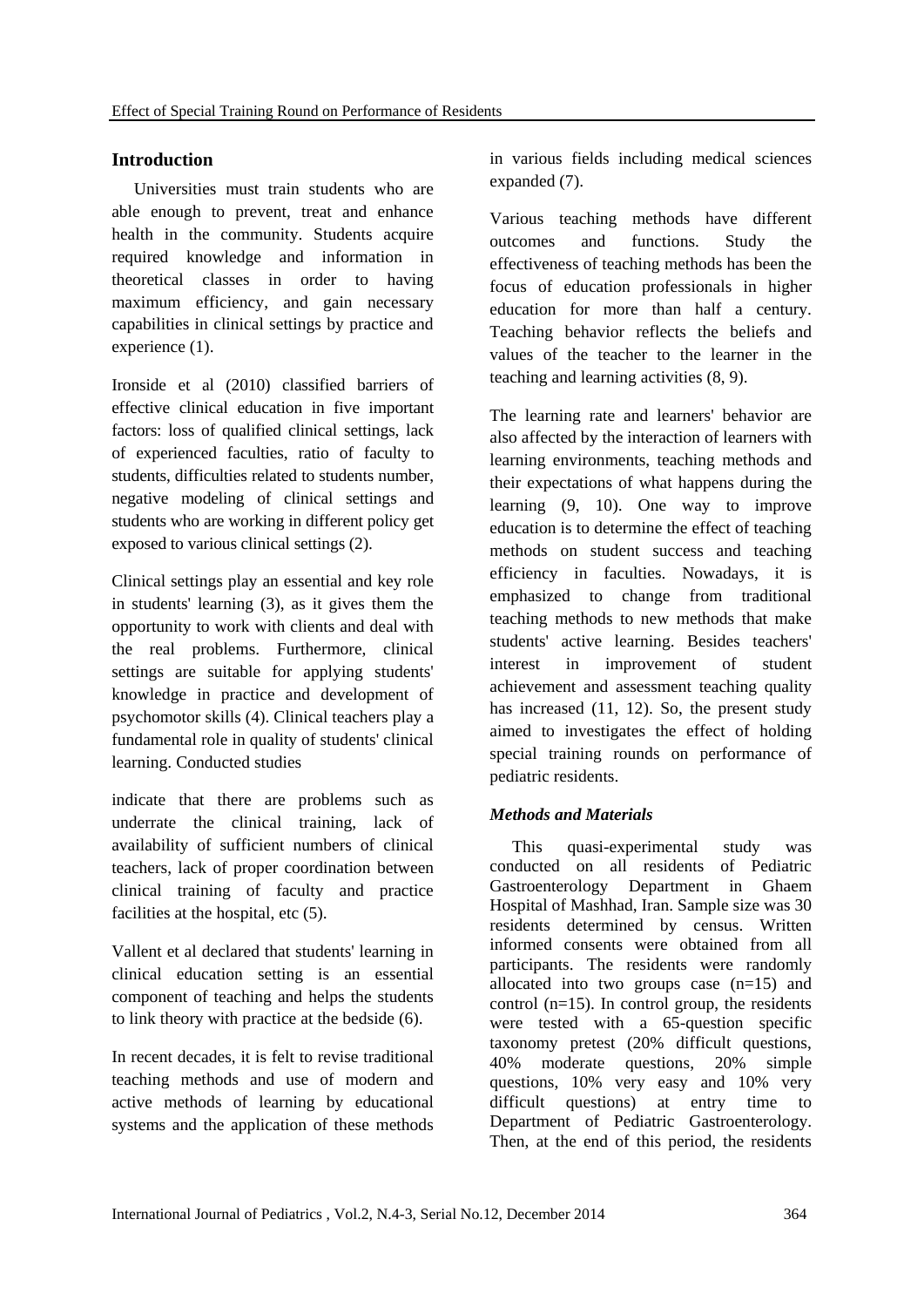were tested with a 65-question specific taxonomy posttest (the questions were matched and were almost identical with pretest). The method was implemented in the intervention group; the residents were tested with a 65-question specific taxonomy pretest at entry time to Department of Pediatric Gastroenterology. Then they received a period of one month of special training rounds by professors besides to conventional general rounds (Trainee-Intern and Resident). Special training round was one hour training a day by professors with training methods including Question-Answer, problem-solving, lecture).

Finally, at the end of this period, the residents completed a 65-question specific taxonomy posttest (the questions were matched and were almost identical with pretest).

Validity of used questionnaires were confirmed by four faculties of Pediatric Gastroenterology department and their reliability confirmed by test retest (r=0.84).

Data were analyzed using SPSS 13 and descriptive (mean  $\pm$  S.D) and analytic (independent T test) statistical tests.  $P < 0.05$ was considered significant.

# **Results**

15 residents participated in each group. 100% of all residents in case group were satisfied with training round. Demographic characteristics such as age and gender were not significantly different between two groups  $(P > 0.05)$ . 60% of participants were female.

According to the findings, mean scores of control residents were as followed: pretest 37.9+5.1 and post-test 55.2+7.0 (P >0.05). Mean scores of intervention residents were as followed: pretest  $37.5 + 3.7$  and post-test  $65.6$  $+6.7$  (P<0.05) (Table.1). There was a significant increase in residents' scores after holding a training round (P<0.05) (Table. 2).

| <b>Tubles 1.</b> Model of protest<br>positost soore in pediatric residents in two groups |    |                |              |          |  |  |
|------------------------------------------------------------------------------------------|----|----------------|--------------|----------|--|--|
| Group                                                                                    | n  | Mean $\pm$ S.D |              | P-value  |  |  |
|                                                                                          |    | Pretest        | Post-test    |          |  |  |
| Control                                                                                  | 15 | $37.9 + 5.1$   | $45.2 + 7.0$ | P > 0.05 |  |  |
| Case                                                                                     | 15 | $37.5 + 3.7$   | $65.6 + 6.7$ | $P=0.01$ |  |  |

 **Tables 1**: Mean of pretest- posttest score in pediatric residents in two groups

|  |  | <b>Tables 2:</b> Mean difference of residents' scores after holding special round |  |
|--|--|-----------------------------------------------------------------------------------|--|
|--|--|-----------------------------------------------------------------------------------|--|

| Group                            | n  | $Mean \pm S.D$ | P-value  |  |
|----------------------------------|----|----------------|----------|--|
| Before holding<br>training round | 15 | $17.1 + 4.2$   | $P=0.00$ |  |
| After holding<br>training round  | 15 | $28.1 + 5.4$   |          |  |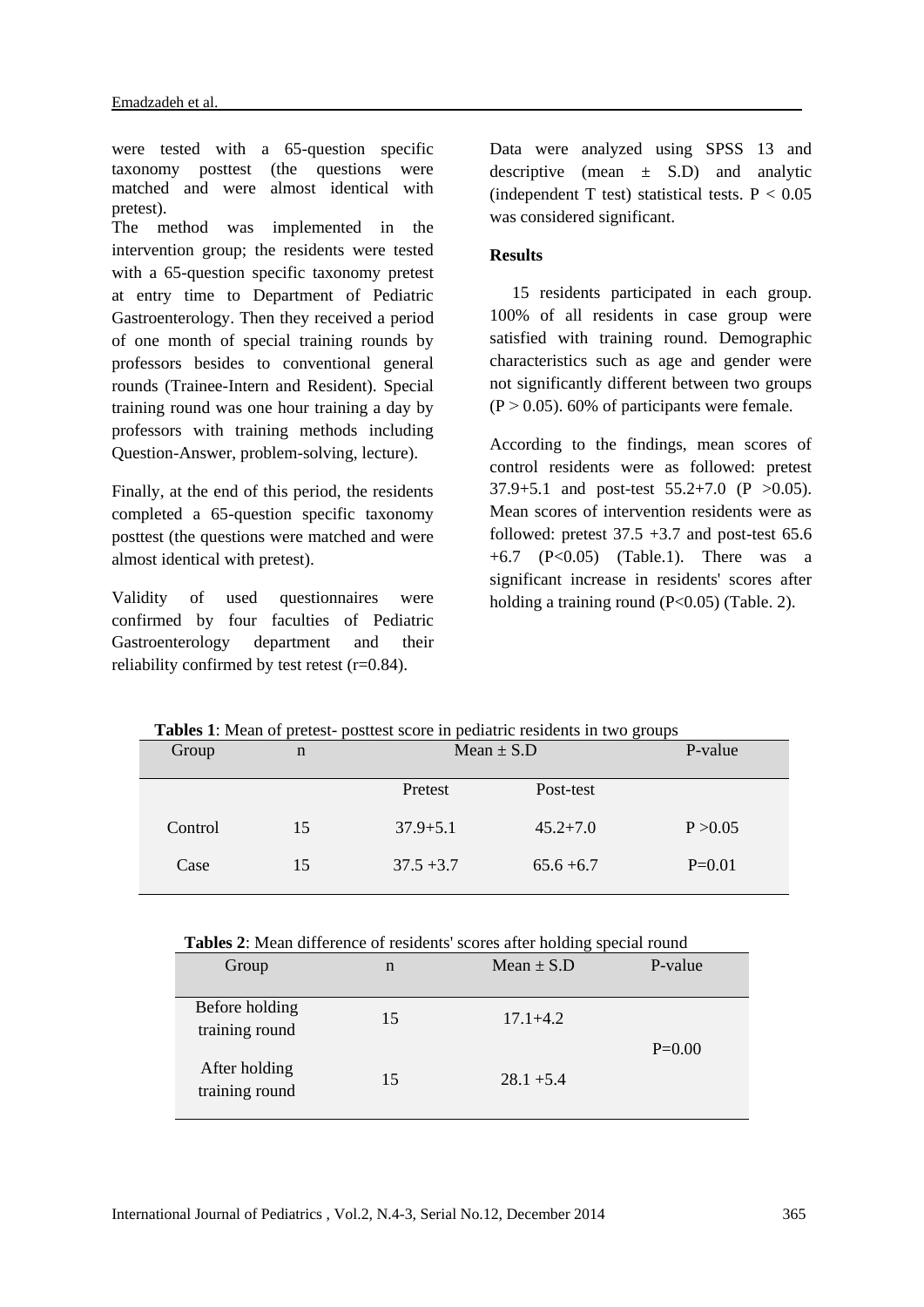# **Discussion**

Nowadays, teachers investigate teaching methods which enable students to learn actively (13).

Experts believe that teaching and learning of medical sciences at all levels requires educational planning, experienced teachers, suitable educational environment and required technical equipment and facilities. Mentioned factors interact with and influence on each other. The purpose of clinical teaching is to get competencies and professional skills in order to guarantee the quality of care provided with graduates of medical professionals for various patients. Hence, the clinical competence has been proposed as a key element in providing medical and nursing care (14). Clinical competence is to provide necessary cares in accordance with professional standards of performance (15, 16).

The present study showed that holding special educational round has had a positive effect on enhancing learning and satisfaction of residents. Lander believes that a solution to eliminate the gap between education and practice is the presence of effective teachers in the learning environment who use their time the best way in clinic to educate the students and integrate theoretical knowledge with practical skills (17).

Karimi Munaghi (2010) emphasized the use of a model for clinical teaching by teachers. He also defined components of modeling for a clinical teacher as a clinical instructor should be competent in carrying out the procedures and show his efficiency and self-confidence at the bedside. He must have a professional behavior and show a sense of professionalism with the students (18).

Anbari et al (2010) also introduced applying educational policies based on experience and

learning objectives of students, formative assessments continuously throughout the course, and provide effective and timely feedback to students, as the most effective strategies in order to enhance the quality of medical education and growth capabilities (19).

The present study showed that the residents were satisfied with this educational round and they know it effective in enhancing their learning. Richardson also believes that the essential key of effective teaching method is active participation of learner in learning process (20). Furthermore, active learning of students makes learning more enjoyable for student, causes more motivation and finally makes deep learning (21).

Schaefer et al believed that effective teaching requires teachers change teacher-centered teaching to student-center approach. This innovation causes students' indecency in learning and helps to develop creative skills in Problem-Solving and Critical Thinking (22).

# **Conclusion**

The findings confirmed the efficacy of special training round on achievement and increase of residents' satisfaction with learning in Pediatric Gastroenterology Department. So it is proposed to increase residents' learning by a goal-based training with coordinating teachers in addition to the general round.

# **Conflict of interests**: None

# **Acknowledgments**

The authors would like to acknowledge all professors and residents who participated in this study.

# **References**

1. Anderws M, Poberts D. Supporting student nurses leaning in and through clinical practice: the role of the clinical guide. Nurse educ today 2003,23(7): 474-81.